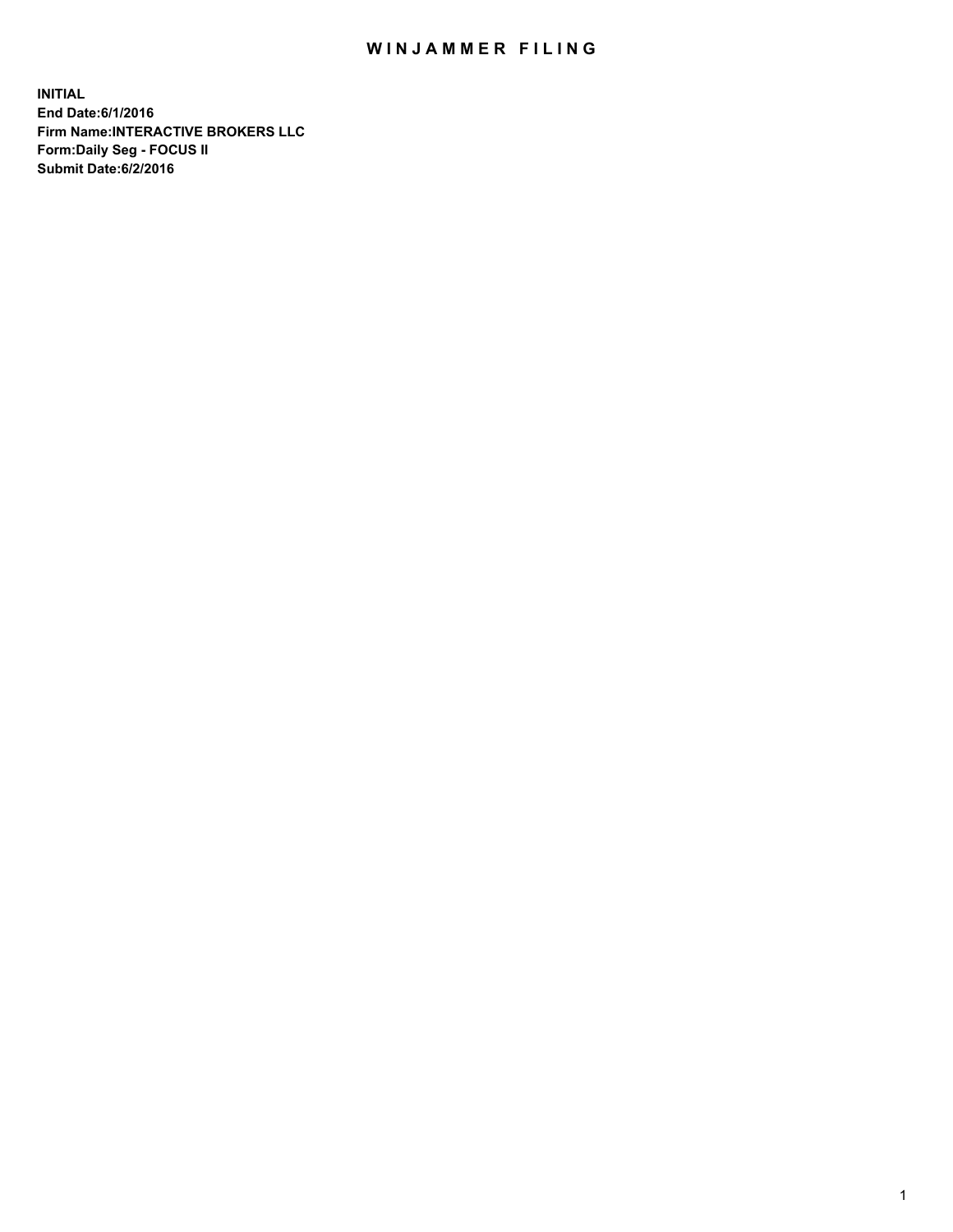## **INITIAL End Date:6/1/2016 Firm Name:INTERACTIVE BROKERS LLC Form:Daily Seg - FOCUS II Submit Date:6/2/2016 Daily Segregation - Cover Page**

| Name of Company<br><b>Contact Name</b><br><b>Contact Phone Number</b><br><b>Contact Email Address</b>                                                                                                                                                                                                                          | <b>INTERACTIVE BROKERS LLC</b><br>James Menicucci<br>203-618-8085<br>jmenicucci@interactivebrokers.c<br>om |
|--------------------------------------------------------------------------------------------------------------------------------------------------------------------------------------------------------------------------------------------------------------------------------------------------------------------------------|------------------------------------------------------------------------------------------------------------|
| FCM's Customer Segregated Funds Residual Interest Target (choose one):<br>a. Minimum dollar amount: ; or<br>b. Minimum percentage of customer segregated funds required:%; or<br>c. Dollar amount range between: and; or<br>d. Percentage range of customer segregated funds required between:% and%.                          | $\overline{\mathbf{0}}$<br>$\overline{\mathbf{0}}$<br>155,000,000 245,000,000<br>00                        |
| FCM's Customer Secured Amount Funds Residual Interest Target (choose one):<br>a. Minimum dollar amount: ; or<br>b. Minimum percentage of customer secured funds required:%; or<br>c. Dollar amount range between: and; or<br>d. Percentage range of customer secured funds required between: % and %.                          | $\overline{\mathbf{0}}$<br>$\mathbf 0$<br>80,000,000 120,000,000<br>00                                     |
| FCM's Cleared Swaps Customer Collateral Residual Interest Target (choose one):<br>a. Minimum dollar amount: ; or<br>b. Minimum percentage of cleared swaps customer collateral required:% ; or<br>c. Dollar amount range between: and; or<br>d. Percentage range of cleared swaps customer collateral required between:% and%. | $\overline{\mathbf{0}}$<br>$\underline{\mathbf{0}}$<br>0 <sub>0</sub><br>0 <sub>0</sub>                    |

Attach supporting documents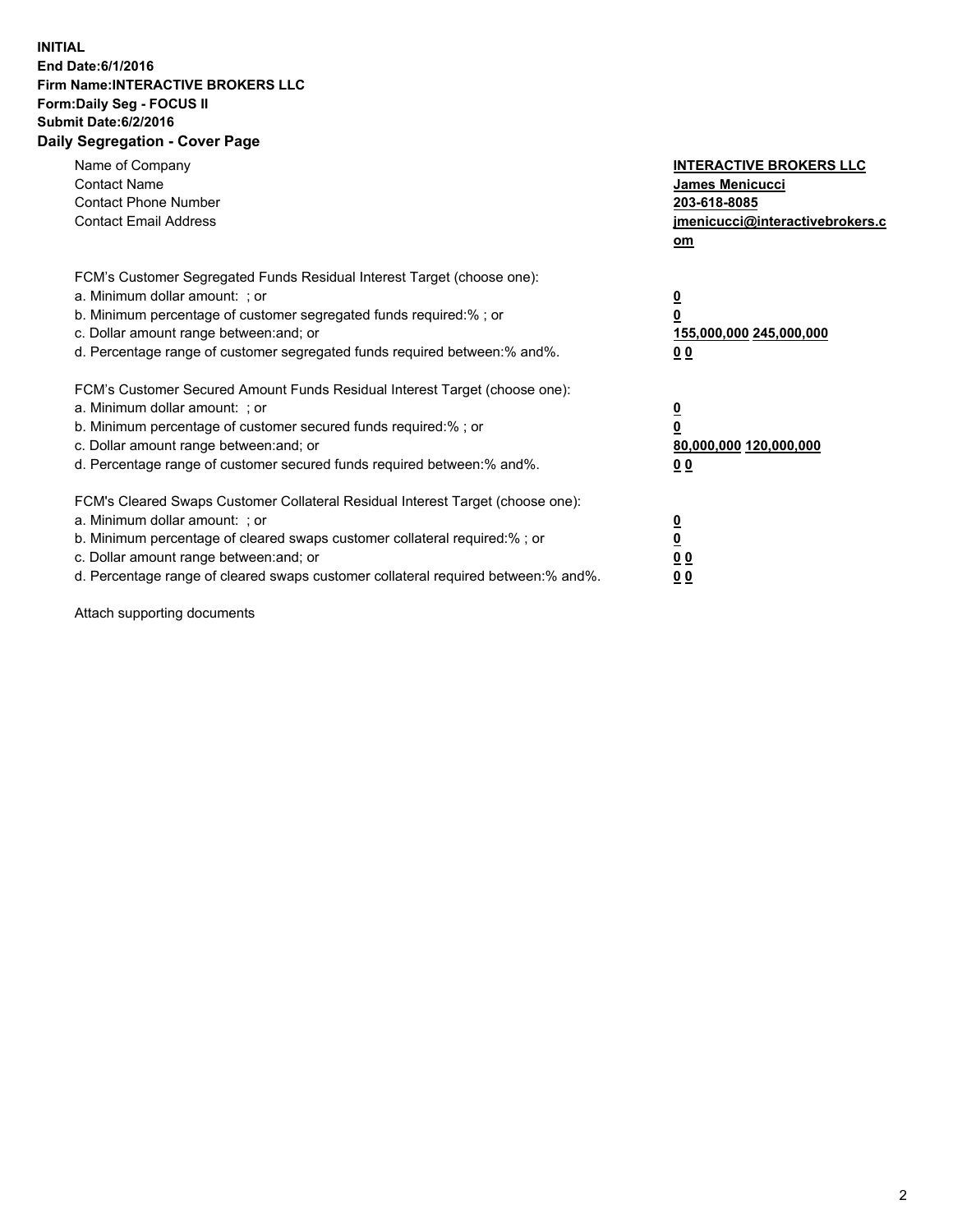## **INITIAL End Date:6/1/2016 Firm Name:INTERACTIVE BROKERS LLC Form:Daily Seg - FOCUS II Submit Date:6/2/2016 Daily Segregation - Secured Amounts**

|     | Foreign Futures and Foreign Options Secured Amounts                                         |                                  |
|-----|---------------------------------------------------------------------------------------------|----------------------------------|
|     | Amount required to be set aside pursuant to law, rule or regulation of a foreign            | $0$ [7305]                       |
|     | government or a rule of a self-regulatory organization authorized thereunder                |                                  |
| 1.  | Net ledger balance - Foreign Futures and Foreign Option Trading - All Customers             |                                  |
|     | A. Cash                                                                                     | 295,842,074 [7315]               |
|     | B. Securities (at market)                                                                   | $0$ [7317]                       |
| 2.  | Net unrealized profit (loss) in open futures contracts traded on a foreign board of trade   | 3,122,310 [7325]                 |
| 3.  | Exchange traded options                                                                     |                                  |
|     | a. Market value of open option contracts purchased on a foreign board of trade              | 57,143 [7335]                    |
|     | b. Market value of open contracts granted (sold) on a foreign board of trade                | -31,924 [7337]                   |
| 4.  | Net equity (deficit) (add lines 1.2. and 3.)                                                | 298,989,603 [7345]               |
| 5.  | Account liquidating to a deficit and account with a debit balances - gross amount           | 721,687 [7351]                   |
|     | Less: amount offset by customer owned securities                                            | 0 [7352] 721,687 [7354]          |
| 6.  | Amount required to be set aside as the secured amount - Net Liquidating Equity              | 299,711,290 [7355]               |
|     | Method (add lines 4 and 5)                                                                  |                                  |
| 7.  | Greater of amount required to be set aside pursuant to foreign jurisdiction (above) or line | 299,711,290 [7360]               |
|     | 6.                                                                                          |                                  |
|     | FUNDS DEPOSITED IN SEPARATE REGULATION 30.7 ACCOUNTS                                        |                                  |
| 1.  | Cash in banks                                                                               |                                  |
|     | A. Banks located in the United States                                                       | 10,200,000 [7500]                |
|     | B. Other banks qualified under Regulation 30.7                                              | 0 [7520] 10,200,000 [7530]       |
| 2.  | Securities                                                                                  |                                  |
|     | A. In safekeeping with banks located in the United States                                   | 350,949,110 [7540]               |
|     | B. In safekeeping with other banks qualified under Regulation 30.7                          | 0 [7560] 350,949,110 [7570]      |
| 3.  | Equities with registered futures commission merchants                                       |                                  |
|     | A. Cash                                                                                     | $0$ [7580]                       |
|     | <b>B.</b> Securities                                                                        | $0$ [7590]                       |
|     | C. Unrealized gain (loss) on open futures contracts                                         | $0$ [7600]                       |
|     | D. Value of long option contracts                                                           | $0$ [7610]                       |
|     | E. Value of short option contracts                                                          | 0 [7615] 0 [7620]                |
| 4.  | Amounts held by clearing organizations of foreign boards of trade                           |                                  |
|     | A. Cash                                                                                     | $0$ [7640]                       |
|     | <b>B.</b> Securities                                                                        | $0$ [7650]                       |
|     | C. Amount due to (from) clearing organization - daily variation                             | $0$ [7660]                       |
|     | D. Value of long option contracts                                                           | $0$ [7670]                       |
|     | E. Value of short option contracts                                                          | 0 [7675] 0 [7680]                |
| 5.  | Amounts held by members of foreign boards of trade                                          |                                  |
|     | A. Cash                                                                                     | 62,574,356 [7700]                |
|     | <b>B.</b> Securities                                                                        | $0$ [7710]                       |
|     | C. Unrealized gain (loss) on open futures contracts                                         | $-502,322$ [7720]                |
|     | D. Value of long option contracts                                                           | 57,143 [7730]                    |
|     | E. Value of short option contracts                                                          | -31,924 [7735] 62,097,253 [7740] |
| 6.  | Amounts with other depositories designated by a foreign board of trade                      | $0$ [7760]                       |
| 7.  | Segregated funds on hand                                                                    | $0$ [7765]                       |
| 8.  | Total funds in separate section 30.7 accounts                                               | 423,246,363 [7770]               |
| 9.  | Excess (deficiency) Set Aside for Secured Amount (subtract line 7 Secured Statement         | 123,535,073 [7380]               |
|     | Page 1 from Line 8)                                                                         |                                  |
| 10. | Management Target Amount for Excess funds in separate section 30.7 accounts                 | 80,000,000 [7780]                |
| 11. | Excess (deficiency) funds in separate 30.7 accounts over (under) Management Target          | 43,535,073 [7785]                |
|     |                                                                                             |                                  |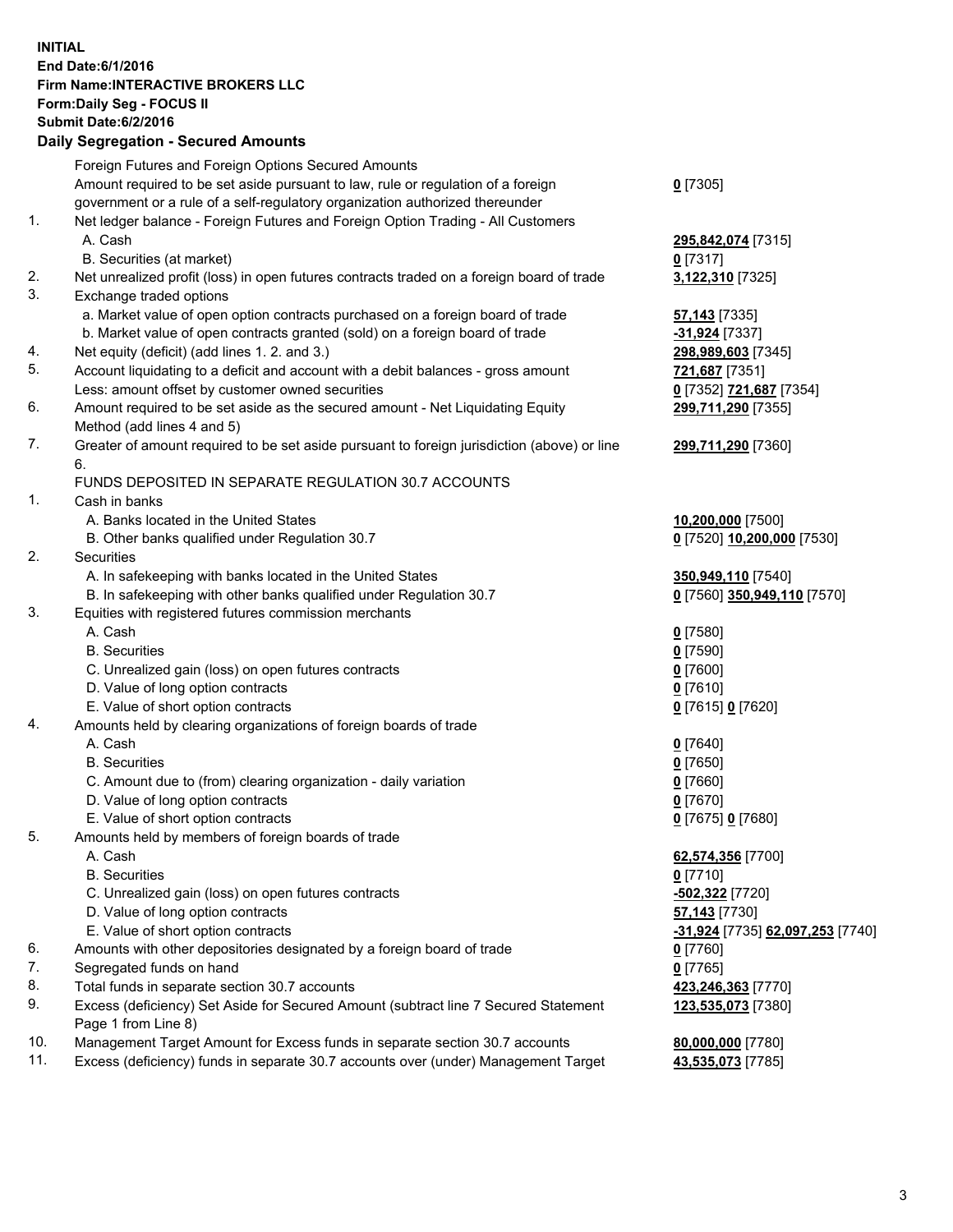**INITIAL End Date:6/1/2016 Firm Name:INTERACTIVE BROKERS LLC Form:Daily Seg - FOCUS II Submit Date:6/2/2016 Daily Segregation - Segregation Statement** SEGREGATION REQUIREMENTS(Section 4d(2) of the CEAct) 1. Net ledger balance A. Cash **2,821,333,045** [7010] B. Securities (at market) **0** [7020] 2. Net unrealized profit (loss) in open futures contracts traded on a contract market **-39,234,702** [7030] 3. Exchange traded options A. Add market value of open option contracts purchased on a contract market **103,637,233** [7032] B. Deduct market value of open option contracts granted (sold) on a contract market **-179,301,656** [7033] 4. Net equity (deficit) (add lines 1, 2 and 3) **2,706,433,920** [7040] 5. Accounts liquidating to a deficit and accounts with debit balances - gross amount **79,770** [7045] Less: amount offset by customer securities **0** [7047] **79,770** [7050] 6. Amount required to be segregated (add lines 4 and 5) **2,706,513,690** [7060] FUNDS IN SEGREGATED ACCOUNTS 7. Deposited in segregated funds bank accounts A. Cash **216,113,417** [7070] B. Securities representing investments of customers' funds (at market) **1,657,963,116** [7080] C. Securities held for particular customers or option customers in lieu of cash (at market) **0** [7090] 8. Margins on deposit with derivatives clearing organizations of contract markets A. Cash **105,358,401** [7100] B. Securities representing investments of customers' funds (at market) **1,018,265,925** [7110] C. Securities held for particular customers or option customers in lieu of cash (at market) **0** [7120] 9. Net settlement from (to) derivatives clearing organizations of contract markets **-13,798,246** [7130] 10. Exchange traded options A. Value of open long option contracts **103,634,102** [7132] B. Value of open short option contracts **-179,298,415** [7133] 11. Net equities with other FCMs A. Net liquidating equity **0** [7140] B. Securities representing investments of customers' funds (at market) **0** [7160] C. Securities held for particular customers or option customers in lieu of cash (at market) **0** [7170] 12. Segregated funds on hand **0** [7150] 13. Total amount in segregation (add lines 7 through 12) **2,908,238,300** [7180] 14. Excess (deficiency) funds in segregation (subtract line 6 from line 13) **201,724,610** [7190] 15. Management Target Amount for Excess funds in segregation **155,000,000** [7194] **46,724,610** [7198]

16. Excess (deficiency) funds in segregation over (under) Management Target Amount Excess